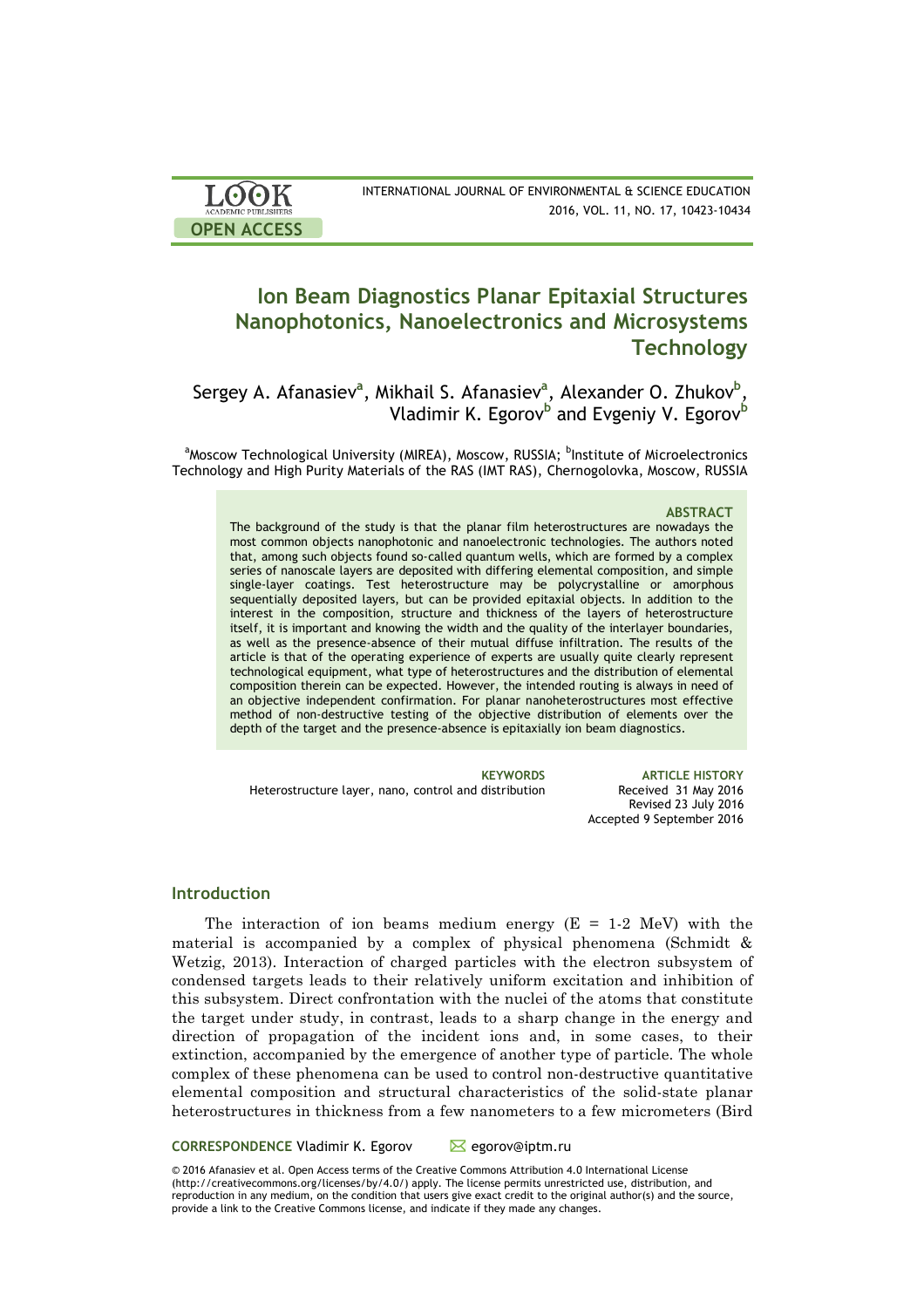& Williams, 1989). Ion-starting excitation of the electronic subsystem is accompanied by the release of the optical, ultraviolet and X-rays. Join the optical component of the output spectrum allows us to study some features of the band structure of the material (Pop et al., 1989). The X-ray component of the spectrum provides information on the elemental composition of the material (Kolyada, Zaichenko & Dmitrienko, 1978). It must be recognized that the X-ray fluorescence analysis (XRF) for the excitation of the ion (as in terms of other types of excitation) is highly sensitive, but a qualitative element diagnosis (Johanson, Campbell & Malquist, 1995; Je, 2017; Lambrechts & Saurabh, 2017). This is due, on the one hand, with the need to account for matrix effects (Revenko, 1994), and on the other - it should be understood that the depth of the output characteristic X-rays is determined by its energy (or wavelength). Therefore, each recorded by an X-ray line will correspond to the thickness of the surface layer defined by the absorption coefficient of the line.

#### **Methodology**

Interaction of ionic fluxes with the nuclei of the atoms that constitute the target under study is more specific. It can be accurately approximated by a theoretically based model Coulomb interaction of point charges. On the basis of this approximation method is to create a base ion beam diagnostics materials: Rutherford backscattering spectroscopy of ions (RBS) (Petrov & Abroyan, 1977). The main feature of this method is its absoluteness, ie method does not require the presence of templates. As a normalization factor in the POP method uses the knowledge of the total number of ions scattered by a target in the measurement session.

### **Results and Discussion**

Example POP diagnostics elementary film structure is shown in Figure 1a. The results of the approximation made visually represented on the right (Fig. 1b). The inset shows the geometry of the measurements using a beam of helium ions Е0=0.970 MeV.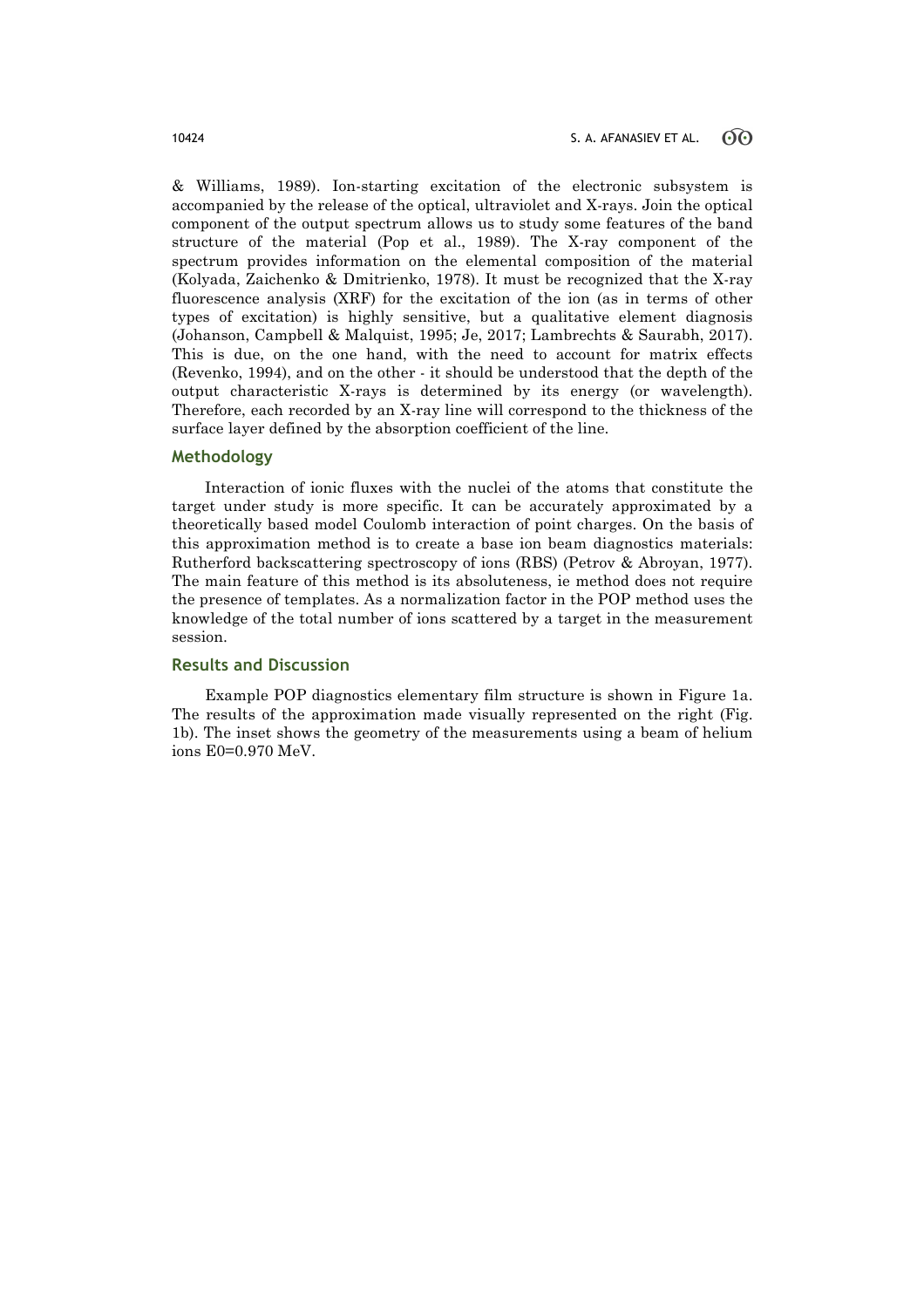

Figure 1. The theoretical and experimental spectra POP He<sup>+</sup> (E<sub>0</sub>=0.97 MeV) film barium strontium titanate on a silicon substrate. To the right a model of elemental concentration profile over the film thickness, the most adequate corresponding experiment. The arrows indicate the value of the energy of the scattered helium ions corresponding to atoms on the surface of the coating. Energy price channel 1.9 keV / channel. The inset shows the measurement geometry.

Presented spectrum consists of a broad line of intense, wide line with low intensity, the spectral level with a broad peak on the crest of this stage. Since the beginning it was known that the sample is a film of barium-strontium titanate oxide on a silicon substrate, a qualitative interpretation of the spectrum is not that difficult. Intensive spectrum line corresponds to scattering at the nuclei of heavy elements (Ba, Sr), low-intensity line reflects the presence in the film of titanium atoms, the step associated with scattering on nuclei of atoms of the substrate (Si), and the line is observed on the steps of the ridge, indicates the presence in the sample a significant amount of oxygen atoms. The arrows show the energy corresponding to scattering on the nuclei of atoms, which codes appear on the arrows under the condition of their location on the target surface.

Further, in the simplest model was chosen as a first approximation step Ba0.8Sr0.2Ti1.0O3/Si. The fit of the theoretical model to the experimentally obtained spectrum was carried out with the help of an interactive computer program RUMP (Doolittle, 1985). The calculations have shown that the simple model does not allow to approximate the range of POP obtained in the experiment. The increasing complexity of the model allowed us to obtain an approximation of satisfying the minimum discrepancy between the experimental and theoretical spectra (Egorov & Ohulkov, 1993; Lee, 2017). The theoretical model of the distribution of elements over the depth of the target investigated, corresponding to the best spectral fit is shown in Figure 1b.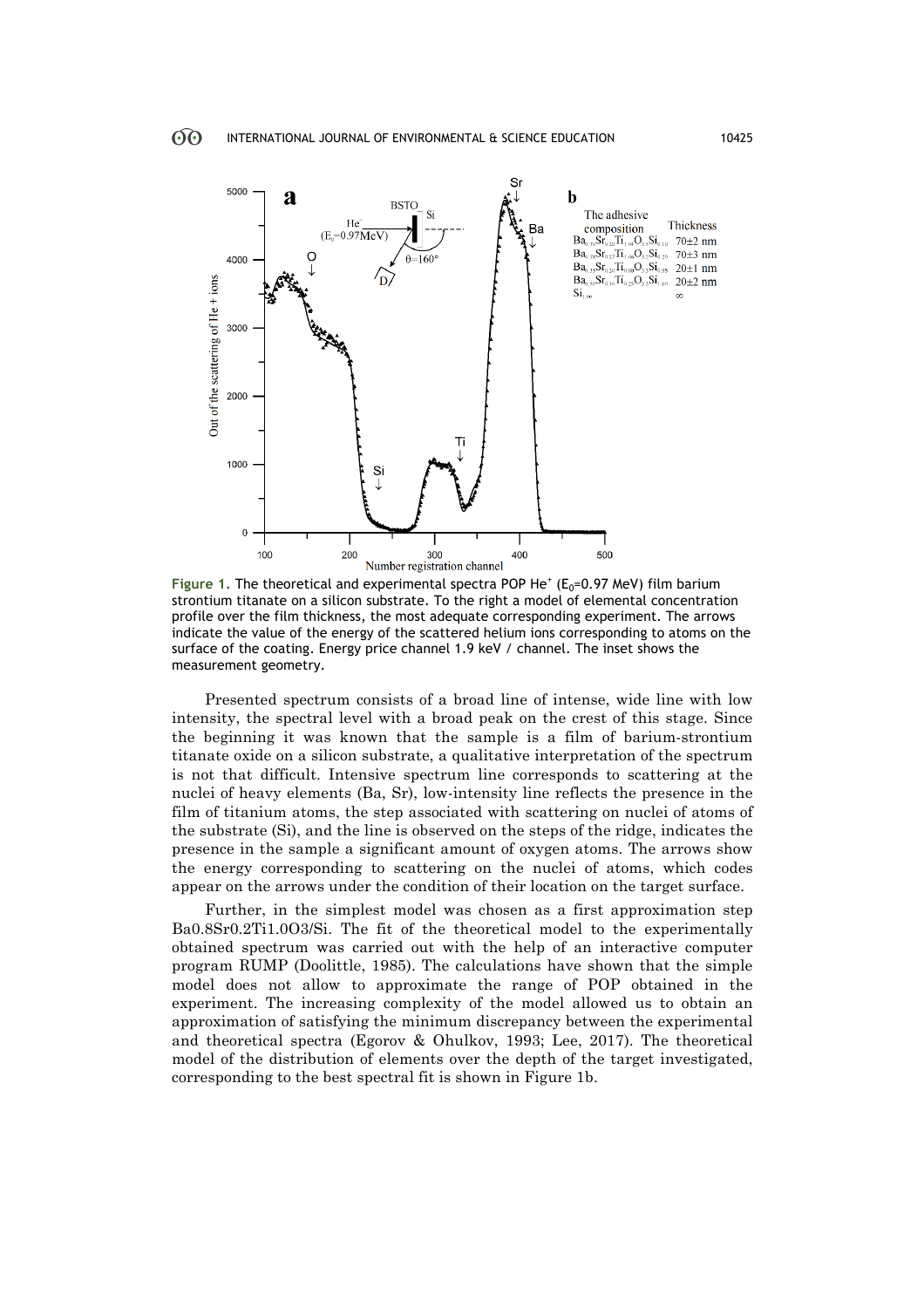Basically POP approximation may be subject to self-control. The fact that the registration of the experimental spectra ion backscattering can be carried out at different angles. As an example of self-control in Figure 2 shows the spectra of ions POP He+ (E0=1.5 MeV) to target Nb/Si. The spectra were recorded on an analytic complex Sokol-3 in parallel to the scattering angles  $\theta$ 1=167° and $\omega$ 2=125°. Made fitting showed that the same model is perfectly approximates both the experimental spectrum. Of course, for a given target such approximation approach manifestly excessive, although its use is possible to obtain a more precise value for the thickness of the film of niobium  $t=135.2\pm0.7$ nm, significantly better than the average depth resolution.

Rutherford measurements at normal incidence of the ion beam on the target surface have an average depth resolution of about 10 nm. This value is mainly determined by the energy resolution detectors recording the scattered ions. The resulting value of precision in determining the thickness in the case of niobium film is a formal value corresponding to the minimum residual considering two spectra POP. In fact, we must admit that the real accuracy of the slightly worse, at the level of 1.5-2 nm. At the same time, it should be noted that in the case of high surface studied target level of roughness 2.1 nm possible a significant improvement in the average of the experimental depth resolution of 2-3 nm by measurement at glancing angles of incidence of the ion beam on its surface (Komarov, Kumakhov & Tashlykov, 1987).



Figure 2. Experimental and theoretical spectra of ions POP 4He<sup>+</sup> (E<sub>0</sub>=1.5 MeV) for Nb / Si target, obtained at scattering angles of 167 and 125 degrees, the film thickness of the Nb 135.2  $0.7$  nm. Energy price channel 1.9 keV / channel.

Rutherford backscattering is sensitive to the density of the materials. Figure 3 shows the experimental spectra of ions POP H+ (E0=1.557 MeV) for the samples of the two modifications of carbon: diamond plates ( $p=3.51$  g/cm3) and glassy ( $p=2.21$  g/cm33). Changing the density is fixed by the value of the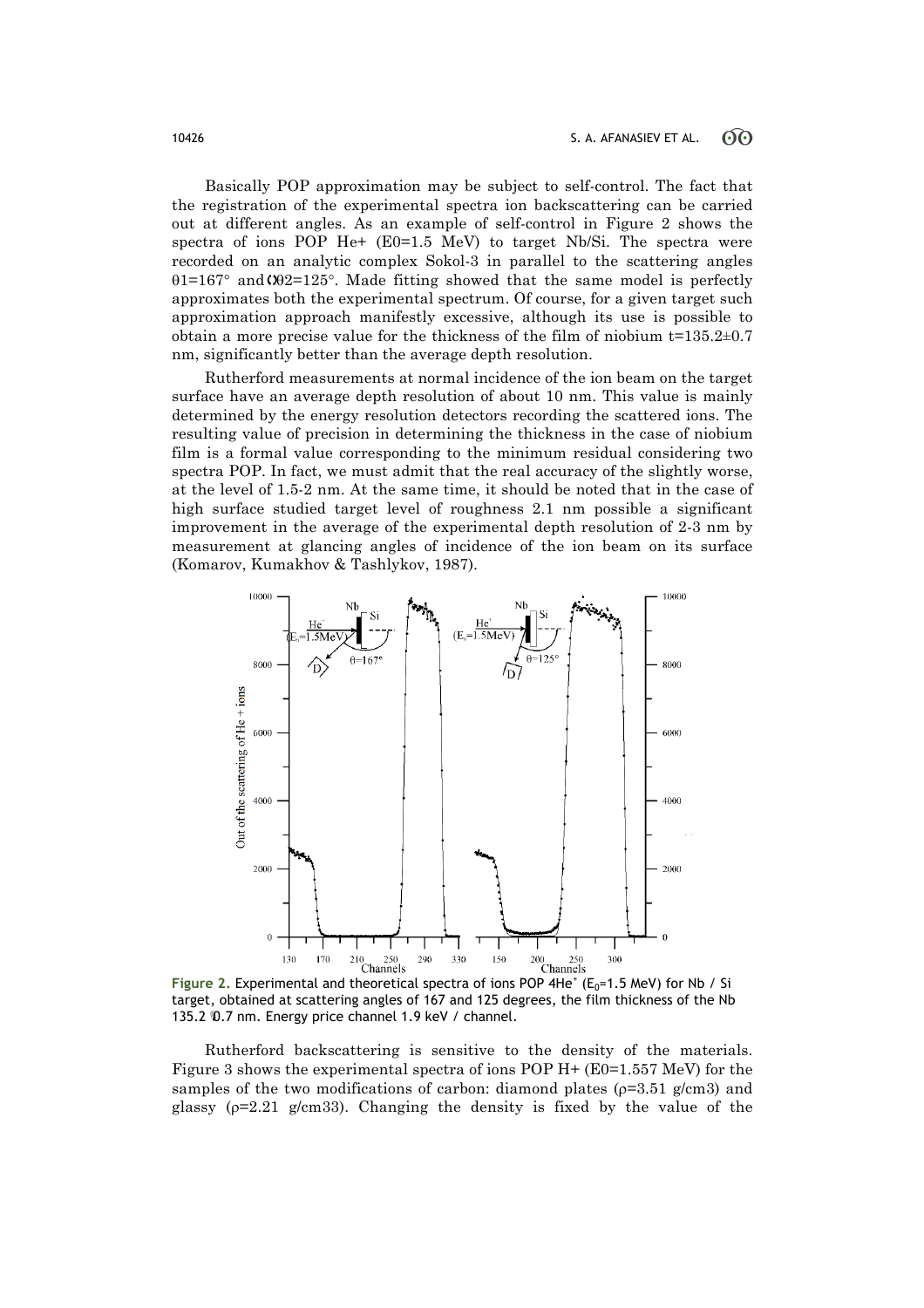scattering intensity output. At the same time, it should be noted that the nature of the scattering of hydrogen ions at various targets, particularly those containing light elements differs substantially from scattering helium ion energy range Е0<2 MeV. The fact that the helium ions in this energy range isotopes interact with the nuclei of all the elements in accordance with Coulomb's law. But the reaction of hydrogen ions is different from the Coulomb's law, and for different isotopes hold their individual differences. For example, Figure 4 shows the theoretically calculated and experimentally obtained scattering cross section of flow of hydrogen ions in the target nuclei, consisting of atoms of the isotope 12С6 the energy of these ions (Rauhala, 1985). This factor must be borne in mind when approximation scattering spectra flow of hydrogen ions in the presence of the target atoms, which are characterized by no rezerfordo contribution to the scattering cross section. Having no Rutherford scattering effect, on the one hand, it creates additional problems, because it shows the energy dependence and, on the other - in some cases, allows to reduce significantly the detection limits of those elements for which this effect is characteristic. This fact is quite important, because the method is characterized by POP detection limits of impurities only at the level of 0.1% at.

Very useful, although quite laborious possibility ion beam analysis of materials seems the presence of the channeling effect of high-energy ion beams in the structure of perfect crystals (Feldman, Mayer & Picraux, 1982). Channeling ions can be carried out along the crystallographic planes and the crystal axes. For example, the axial channeling occurs when the propagation direction of the ion beam coincides with one of the crystallographic axes of the crystal. A small portion of the ion flow will experience scattering on nuclei of the crystal at the surface. The remainder of the fall in the interatomic low electron density and slow down in the depths of the crystal, hands without experiencing head-on collision with the nuclei of the target atoms. As a result, Rutherford backscattering spectra were recorded in conditions of channeling and lattice random orientation relative to the ion distribution will be radically different. The same difference is observed not only in the case study of single crystals, but also for testing really epitaxial structures. Figure 5 shows the RBS spectra of ions Не+ (Е0=0.93 MeV), obtained in conditions of channeling ions along the [100] and the random orientation of the epitaxial target Ba0.8Sr0.2Ti1O3/MgO. The spectrum shows the ion channeling symbatic decrease in the intensity of ions undergoing scattering as film on nuclei of atoms, so at the nuclei of atoms of magnesium oxide constituting the single-crystal substrate. In this case, the sinking of the spectrum POP proved significantly lower than expected for an ideal epitaxial structure. This result indicates a low structural perfection of the crystal substrate, and, as a consequence, lower structural perfection epitaxially grown perovskite films. Channeling ion is an effective method for studying the characteristics of the crystal structure of single crystals and epitaxial heterostructures, which allows not only to determine the position of the impurity atoms in the crystal lattice, but also to analyze the types of crystal defects (Gotz & Gartner, 1988).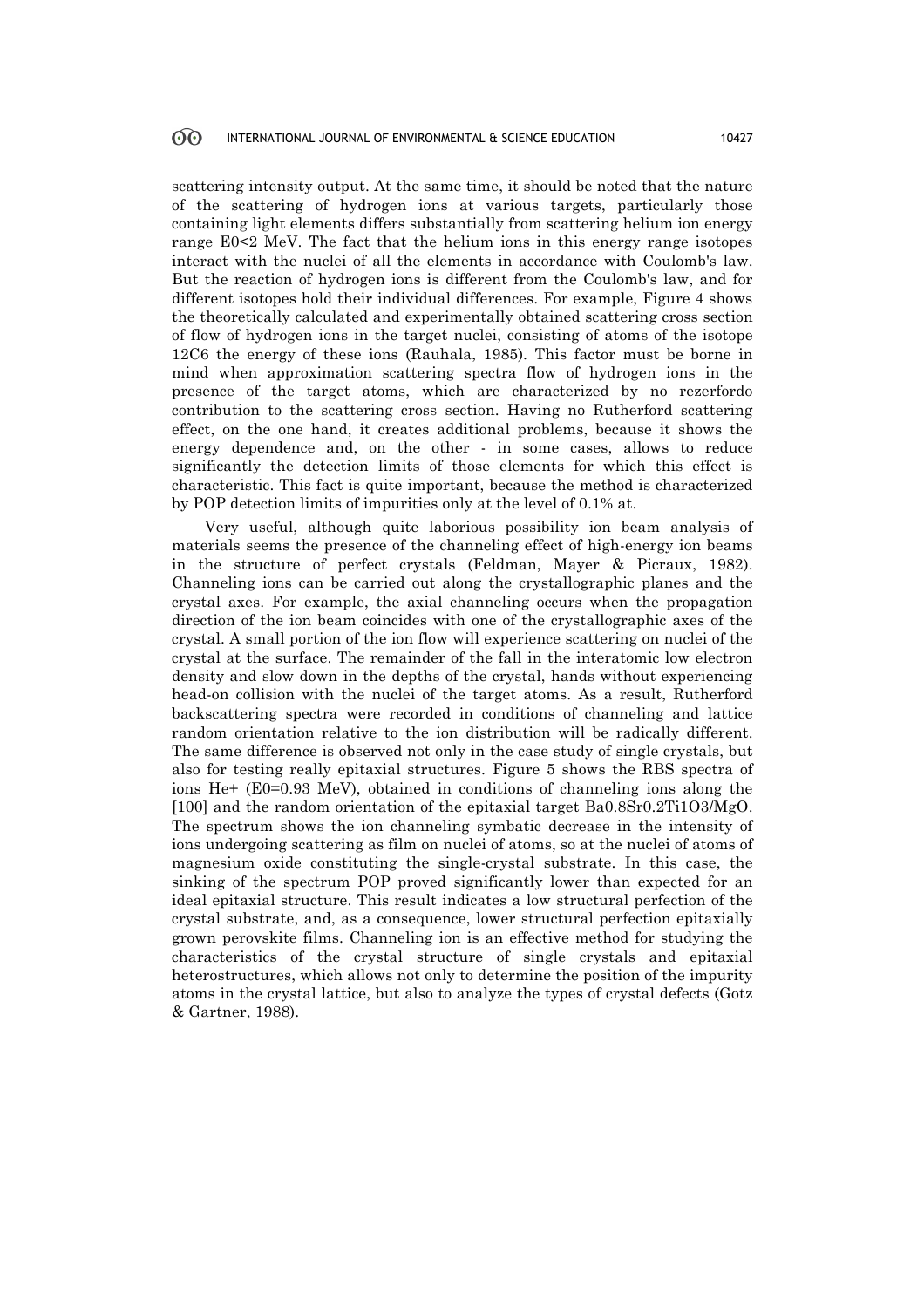

Figure 3. The experimental spectra POP H<sup>+</sup> ( $E_0$  = 1.55 MeV) registered for the diamond plate (1) and glassy carbon plate (2). Shows every third channel, the energy price channel 1.9 keV / channel.



**Figure 4.** Experimental registered and calculated energy dependence of the scattering cross section of flow of hydrogen ions on a carbon target. Estimates correspond to scattering on a purely Coulomb potential (Rauhala, 1985).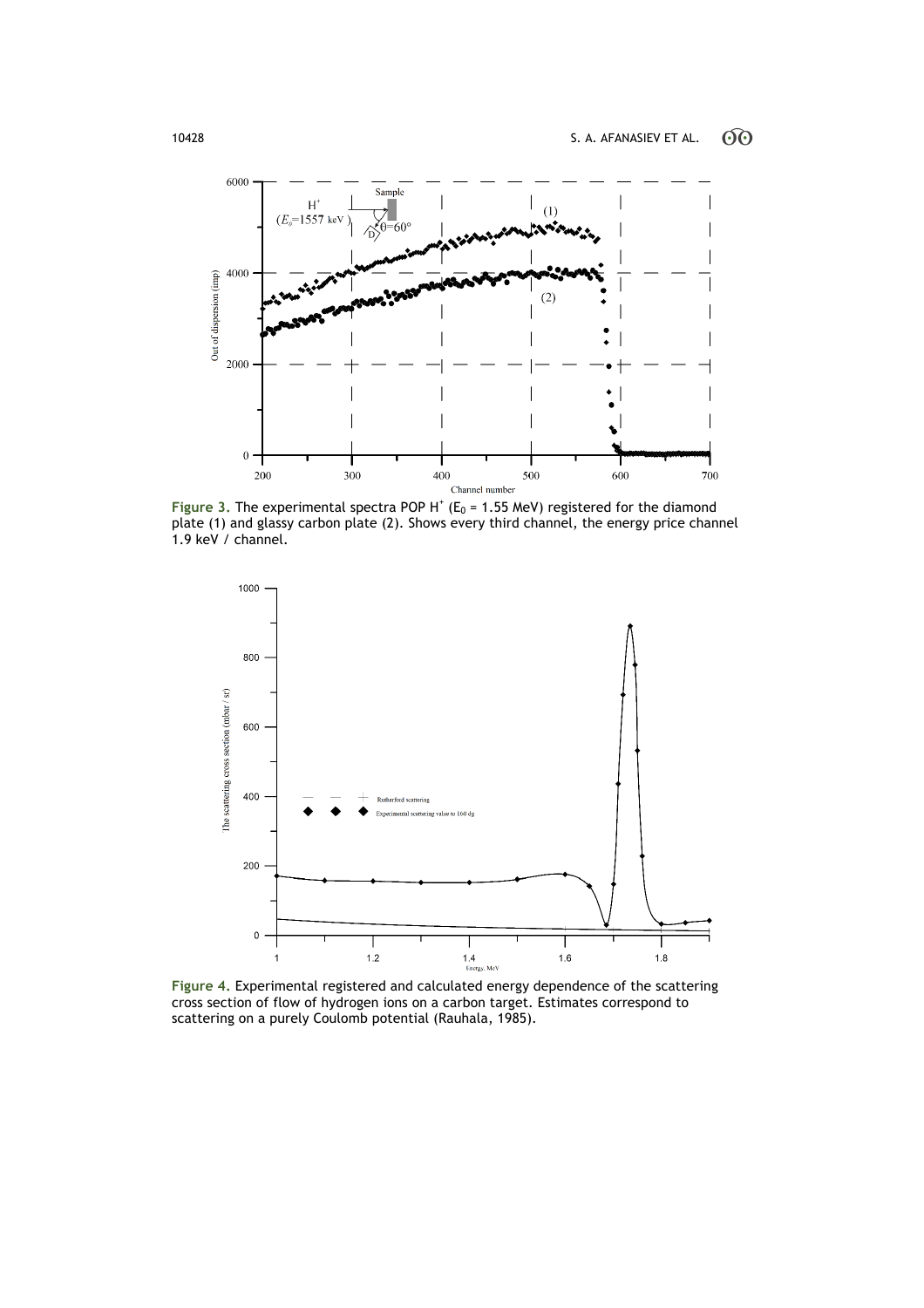

**Figure 5. Spectra POP + ions (E<sub>0</sub> = 0.93 MeV) for the scattering angle 160** $\frac{2}{\sqrt{3}}$  **obtained under** the conditions of axial channeling ion flow along the crystallographic direction [100] (1) and a random target position (2)  $Ba_{0.8}Sr_{0.2}Ti_{1.0}O_3$  / MgO. Arrows indicate the energy corresponding to the energy values of the scattering on the nuclei of atoms Ba, Sr, Ti and O, located on the target surface. Energy price channel 1.9 keV / channel.

The interaction of energetic ions with nuclei of the target atoms initial ion energy is redistributed between the scattered ion and atom, the nucleus of which was the diffuser. The lighter the scattering atom, the greater part of the energy it takes away from the incident ion. Experimental studies have shown that it is possible to analyze the energy spectrum of the scattered ions, and atoms to nuclei where they were scattered. The analysis of these spectra has led to a method of spectroscopy of recoil nuclei (Tirira, Serruys & Trocellier, 1996). recoil method is most effective for the non-destructive testing of the content of hydrogen atoms in the thickness of the target. The method is applicable for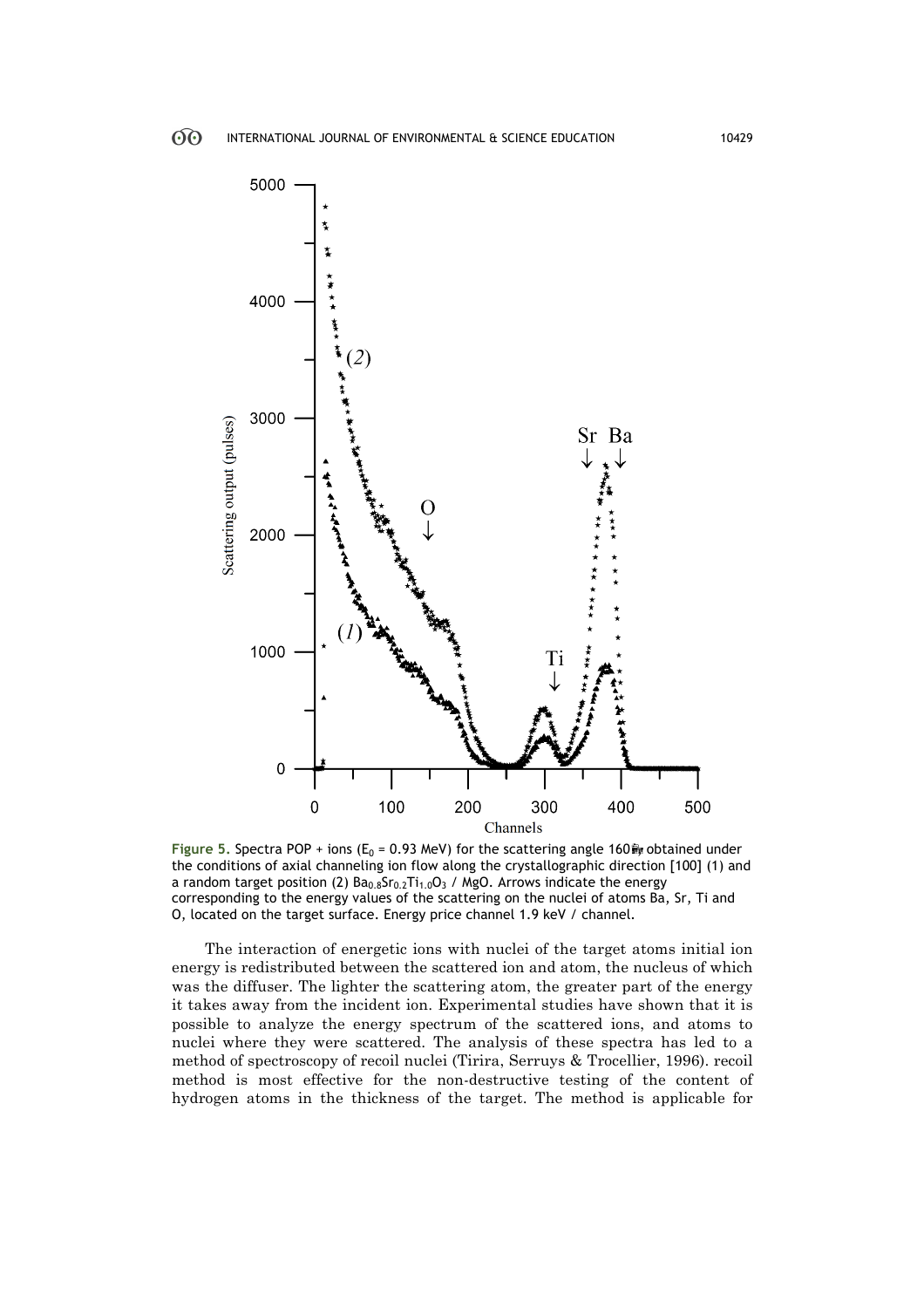diagnosis of superficial layers of the target 1-2 microns with a resolution of about 50 nm. The main problem of the method is to separate the hydrogen content of the surface on its concentration in the bulk of the target. Testing for the hydrogen content in various types of heterostructures is very important because even small concentrations can significantly affect the properties of semiconductor structures. Similar considerations baseless as in (Egorov, Egorov & Afanas'ev, 2012) it was found the presence of hydrogen at a concentration of about 4% at. in the single crystal structure SrTiO3.

Backscattering spectrometry and ion recoil method is based on the elastic interaction of streams of high-energy ion beams with the atomic nuclei of the target investigated. However, there are channels and inelastic interactions which are nuclear reaction. If ion manage to overcome the Coulomb barrier, he is captured by the nucleus of an atom, which leads to a change in the atomic number of the atom. This nucleus is in an excited state, and gets rid of excess energy emission of gamma rays or charged particles. Phenomena of this type are called nuclear reactions, and they are divided into two groups: the threshold and resonant. In our energy interval threshold reactions are characteristic only for the interaction of the nuclei with a flow of ions of deuterium and tritium, which is beyond the scope of this report. Resonant nuclear reactions typical for interaction of the beams of hydrogen ions (protons) with a number of nuclei of different isotopes. In the diagnosis of the distribution of isotopes or ion implantation and diffusion are analyzed distribution profiles of elements at a target depth of (Bird & Williams, 1989), and the depth resolution in this case will be determined by the energy of the nuclear resonance width. One of the most narrow resonances correspond to the nuclear reaction  $Al27(p;y)Si28$ . Resonance occurs when the hydrogen ion beam energy  $E0=992$  keV at width of 50 eV. The nuclear reaction is accompanied by the release of gamma rays with energies of 10.78 MeV, 7.93 MeV and 1.77 MeV. By registering the output of the gamma radiation lines depending on the initial energy of the proton beam, can be fixed distribution atoms Al, which is represented by a single isotope Nature Al27, the thickness of the target. An example of such measurements is shown in Figure 6 (Amsel, Nadai & D'artemare, 1971). It is a function of the output gamma line  $E\gamma = 1.77$  MeV for a given resonance of the hydrogen ion beam energy for an aluminum target with a surface oxide film thickness of 48 nm. Depth resolution of the target surface is 5 nm. However, this permission is deteriorating with the deepening of the ion beam at the target, as this increases the energy spread in the beam. If the target interface is characterized by a sharp rise in gamma-ray output, the internal interface is characterized by a significant broadening, although POP measurement data do not record such broadening. It should also be noted that the method of nuclear reactions is not absolute and is based on the normalization method of Rutherford backscattering, although it is characterized in comparison with POP lower detection limits. However, the most sensitive of all the ion beam methods for diagnosing cell material has X-ray fluorescence analysis with ion excitation (PIXE).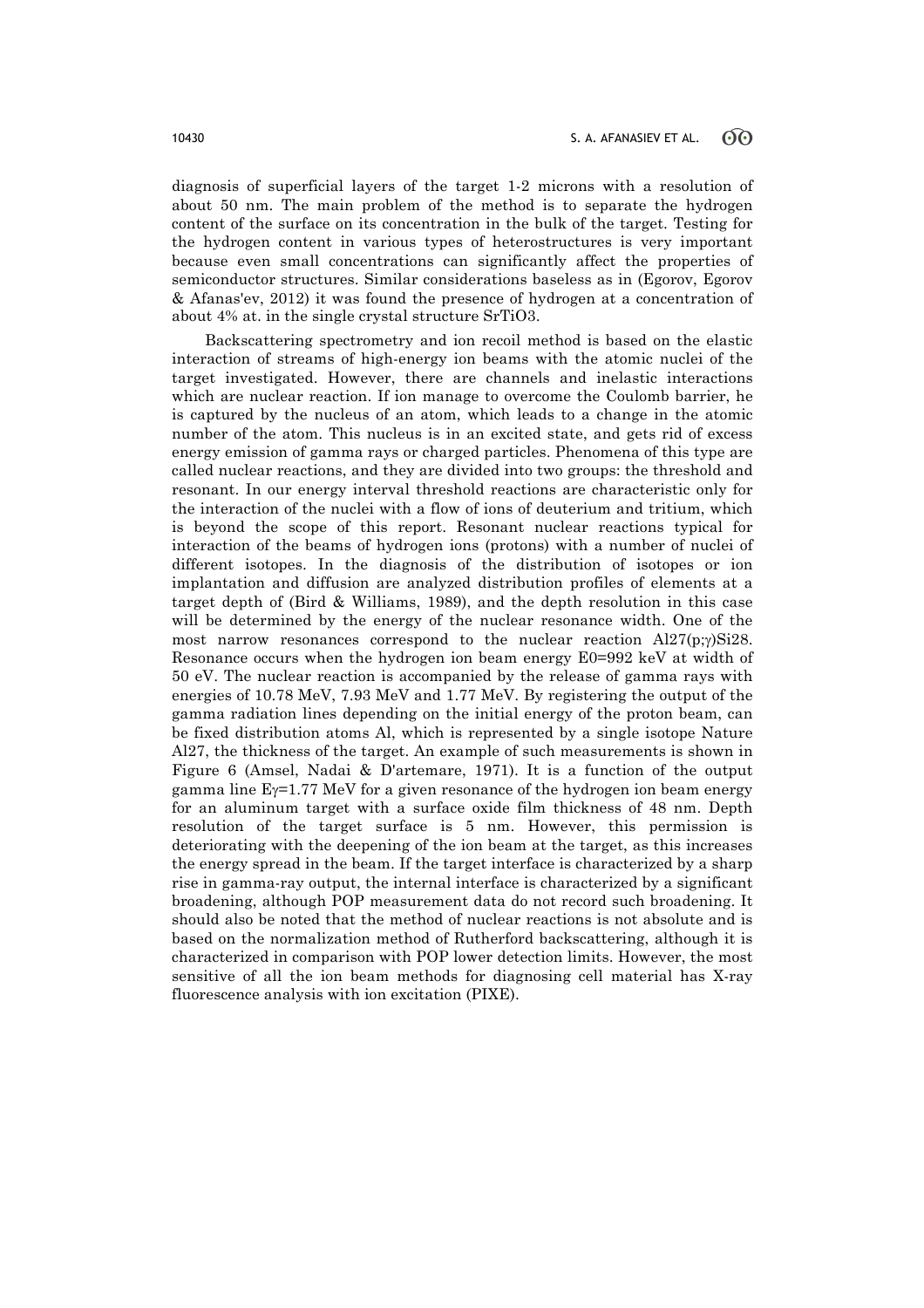

**Figure 6.** Experimental dependence of the recorded gamma rays with energies of 1.77 MeV resonance nuclear reaction <sup>27</sup>Al (p;  $\gamma$ ) <sup>28</sup>Si resonance with the energy E<sub>0</sub> = 992 keV proton beam energy to the target Al<sub>2</sub>O<sub>3</sub> / Al (Amsel, Nadai & D'artemare, 1971). The thickness of the oxide film was 48 nm. Energy price channel 0.13 keV

As noted above, the excitation of the characteristic X-ray fluorescence is due to the interaction of fast charged particles with the electronic subsystem investigated target, and require the ionization of atoms constituting the target of such fluorescence. Ionization is the result of drastic changes in the magnitude of the electromagnetic field in the vicinity of nuclear leave. Experiments with x-ray fluorescence excitation of electrons flows showed that the effective ionization of K and L of the electron shells of atoms sufficient electron beam energy of 10-20 keV (Reed, 1970). In order to achieve the same degree of ionization of the proton beam energy is necessary to compare the maximum transmitted atom for its electron ionization and ion that this ratio is in the range of two orders of magnitude (Komarov, Kumakhov & Tashlykov, 1987). Experiments confirm the estimates made, and it turns out that the effectiveness of low-energy excitations X-ray fluorescence much higher in comparison with the high-energy (Cahill, 1980). It is clear that the production of streams of electrons with an energy of 10-20 keV is much easier and less expensive in comparison with plants that generate beams of protons with energies of 1-2 MeV. However, the ion beam xray fluorescence excitation has a very important advantage in comparison with the electron excitation. The fact that the electronic excitation is characterized by the emergence of a significant part of the background, appearing due to the bremsstrahlung of electrons (Feldman & Mayer, 1989). Low background component and high excitation cross section of the low-energy x-ray fluorescence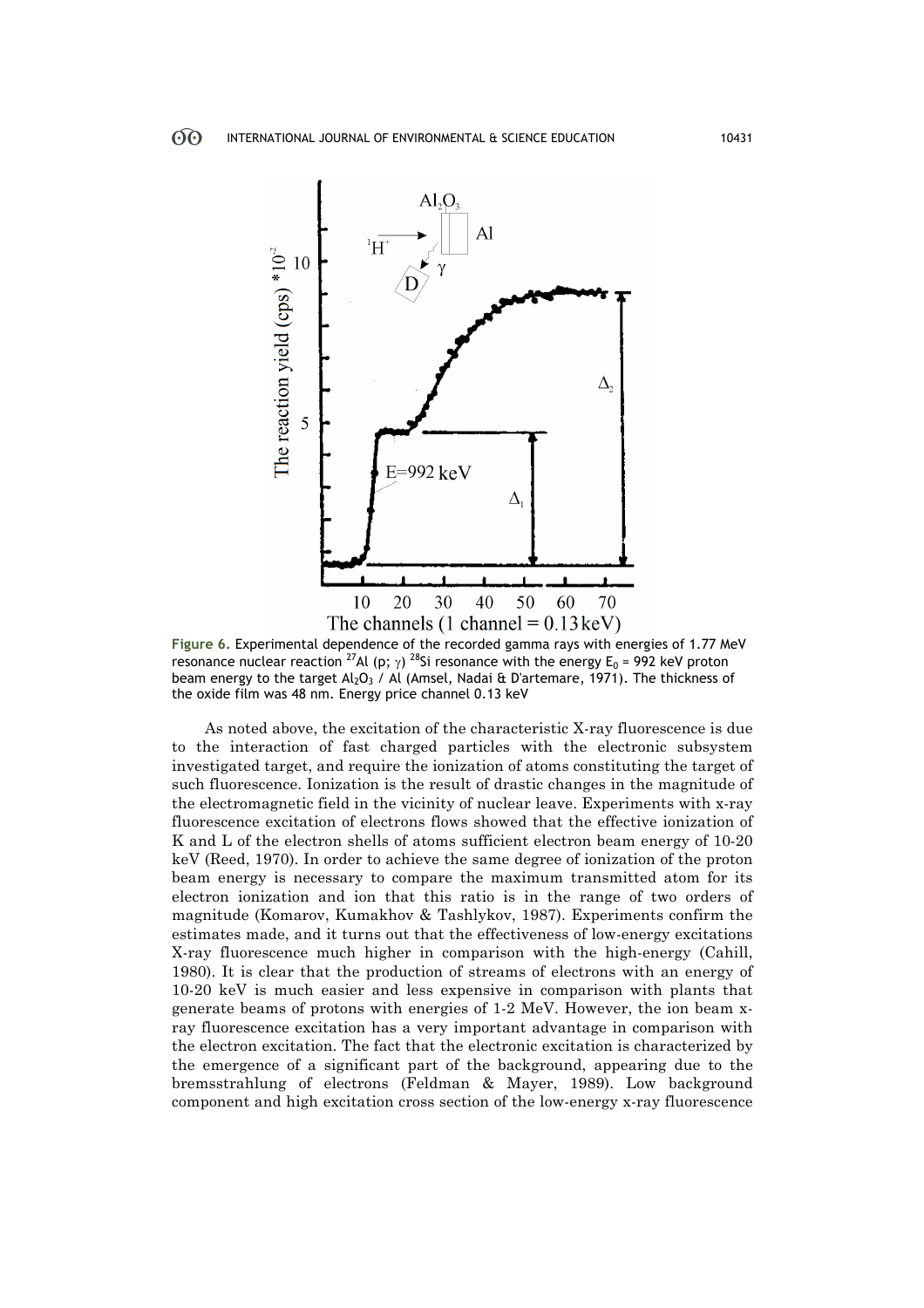to successfully diagnose multi-element targets, including those containing light elements. Figure 7 shows the X-ray fluorescence spectrum of a multiple target structure Na3Zr1.3Si1.9Al0.1P1.0O12C2, the resulting excitation of the target with a beam of protons with energies  $E0=1.18$  MeV. In contrast to the standard measurement conditions, which recorded the integral output of X-ray fluorescence spectrum shown in Figure 7, the output reflects the characteristic X-ray radiation from the surface of the target layer thickness of 3 nm (Egorov, Egorov & Afanas'ev, 2015). In this case, the modification of the RFA at ion excitation was achieved through the use of a resonant waveguide structure to form the output of the excited ion beam x-ray fluorescence, limited the critical angle of total external reflection of the target material. Such an approach can be extremely useful for highly sensitive analysis of the elemental ultrafine surface layers of planar heterostructures containing light elements.



Figure 7. The range of x-ray fluorescence yield for Na<sub>3</sub>Zr<sub>1.3</sub>Si<sub>1.9</sub>P<sub>1.0</sub>O<sub>12</sub>C<sub>2</sub> target, registered under the excitation beam of hydrogen ions ( $E_0$  = 1.18 MeV) for its surface layer thickness of 3 nm. Formation of the fluorescence yield, corresponding to the surface layer, was carried out with the help of the waveguide resonator with a slit width of 0.15 m. Energy price channel 10.2 eV (Egorov, Egorov & Afanas'ev, 2015; Lee, Tseng & Carlo, 2017; Yang, Na & Heo, 2017).

## **Conclusion and Implications**

Overall ion brame diagnosis of elemental composition and properties of various epitaxial heterostructures, focused on problem solving planar nanophotonics and nanoelectronics, it is a useful tool to quantitatively and nondestructively identify their features that are not available for testing by other methods.

#### **Acknowledgement**

The work was supported by the Ministry of Education of Russia, identifier ПНИЭР RFMEFI57715X0177.

#### **Disclosure statement**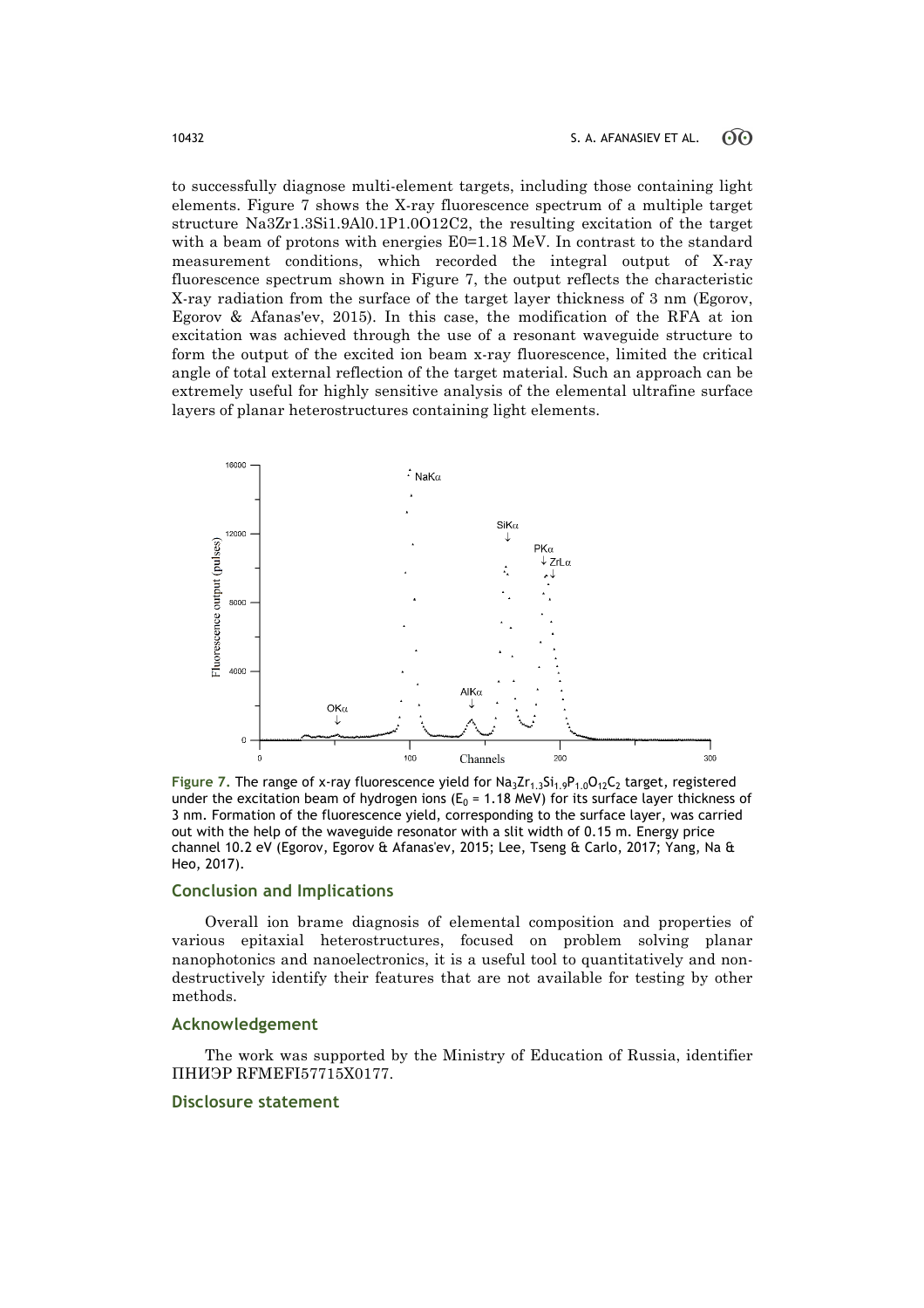#### 60 INTERNATIONAL JOURNAL OF ENVIRONMENTAL & SCIENCE EDUCATION 10433

No potential conflict of interest was reported by the authors.

#### **Notes on contributors**

**Sergey A. Afanasiev** holds a PhD in Technical Scienes and is the head of department at Moscow Technological University (MIREA), Moscow, Russia.

**Mikhail S. Afanasiev** holds a PhD in Technical Scienes and is an Associate Professor at Moscow Technological University (MIREA), Moscow, Russia.

**Alexander O. Zhukov** holds a PhD in Physics and Mathematical Sciences and is a Senior Researcher at Institute of Microelectronics Technology and High Purity Materials of the RAS (IMT RAS), Chernogolovka, Moscow region, Russia.

**Vladimir K. Egorov** holds a PhD in Physics and Mathematical Sciences and is a Senior Researcher at Institute of Microelectronics Technology and High Purity Materials of the RAS (IMT RAS), Chernogolovka, Moscow region, Russia.

**Evgeniy V. Egorov** is a Junior Researcher at Institute of Microelectronics Technology and High Purity Materials of the RAS (IMT RAS), Chernogolovka, Moscow region, Russia.

#### **References**

- Amsel, G., Nadai, J.P. & D'artemare, E. (1971). Microanalysis by the direct observation of nuclear reactions using a 2 MeV Van de Graaff. *Nuclear instruments and methods, 92,* 481-498.
- Bird, J.R. & Williams, J.S. (1989). *Ion beams for material analysis*. Sidney: Academic Press, 721 p.
- Cahill, T.A. (1980). Proton microprobs and particles induced X-ray analytical system. *Annual Review of Nuclear and Particle Science, 30,* 211-252.
- Doolittle, L.R. (1985). Algorithm for the rapid simulation of Rutherford backscattering spectra. *Nuclear instruments and methods, 9*, 344-351.
- Egorov, V.K., Egorov, E.V. & Afanas'ev, M.S. (2015). Ion beam excitation of TXRF yield. *In Material of 4th International Conference of X-ray Analysis*. Ulaanbaator: National University Press, 14- 17.
- Egorov, V.K., Egorov, E.V. & Afanasiev, M.S. (2012). Ionopuchkovaya diagnosis perovskite thin-film coatings. *In "High technologies in the industry of Russia", 18 Proceedings of the International Scientific and Technical Conference*. Moscow: Tekhnomash, 188-199.
- Egorov, V.K. & Ohulkov, A.V. (1993). Assessment of the authenticity of the elemental concentration profiles obtained on the basis of measurements. *In POP "FVZCHK-22": 22 Materials for the meeting of the physics of the interaction of charged crystals*. Moscow: Moscow State University, 167-169.
- Feldman, L. & Mayer, D. (1989). *Fundamentals of surface and thin film analysis*. Moscow: Mir, 342 p.
- Feldman, L.C., Mayer, J.W. & Picraux, S.T. (1982). *Material analysis by ion channeling*. New York: Academic Press, 300 p.
- Gotz, G. & Gartner, K. (1988). *High energy ion beam analysis of solids*. Berlin: Academic-Verlag, 376 p.
- Je, M. (2017). *Smart Sensor Microsystems: Application-Dependent Design and Integration Approaches*. In C.-M. Kyung, H. Yasuura, Y. Liu, Y.-L. Lin (Eds.). Smart Sensors and Systems: Innovations for Medical, Environmental, and IoT Applications. Cham: Springer International Publishing, 83-107.
- Johanson, S.A., Campbell, J.L. & Malquist, K.G. (1995). *Particle induced X-ray emission spectrometry (PIXE).* New York: Wiley, 451 p.
- Kolyada, V.M., Zaichenko, A.N. & Dmitrienko, R.V. (1978). *X-ray analysis with ion excitation*. Moscow: Atomizdat, 247 p.
- Komarov, F.F., Kumakhov, M.A. & Tashlykov, I.S. (1987). *Non-destructive analysis of solid surfaces by ion beams*. Minsk: University, 256 p.
- Lambrechts, J. & Saurabh, S. (2017). *SiGe Based Re-engineering of Electronic Warfare Subsystems*. In SiGe-based Re-engineering of Electronic Warfare Subsystems. Cham: Springer International Publishing, 1-28.